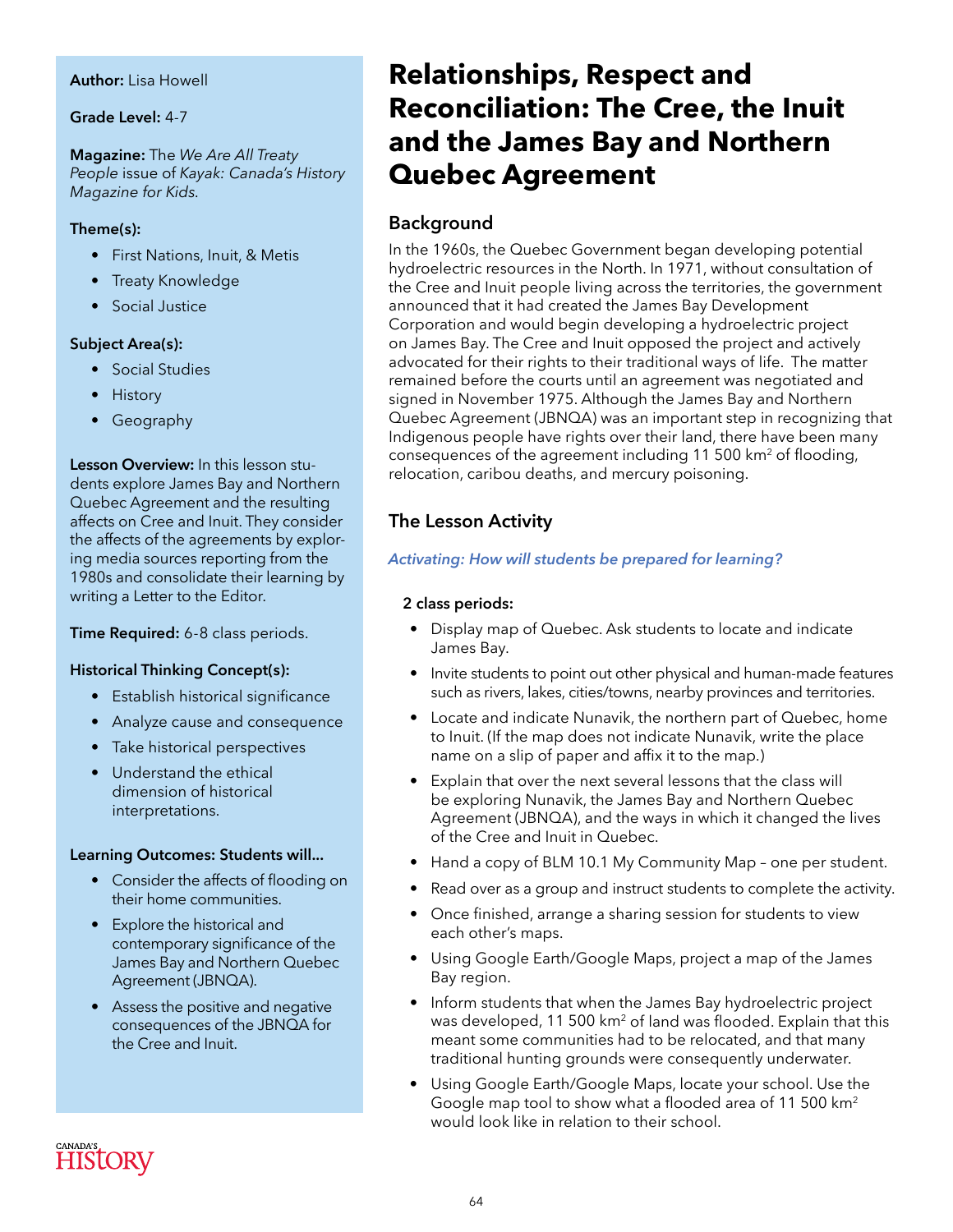# **Relationships, Respect and Reconciliation (continued)**

- Draw students' attention back to their maps. Encourage them to think about those features they consider important. Ask: What would you lose if our land was flooded?
- Divide the class into small groups or pairs. Ask them to reflect on the following questions:
	- What's the biggest impact of a flood like this on a community?
	- On the environment, including animals?
	- What would be lost if your community was flooded?
	- How would it feel to have your land flooded?
	- Why do you think the Cree and Inuit agreed to this despite the consequences?
	- How would it feel to have to be relocated?
	- Do you think any of the Cree and Inuit wished they had not agreed?
	- Do you think the Cree and Inuit should have had to give up so much to gain the benefits of the agreement?

#### *Acquiring: What strategies facilitate learning for groups and individuals?*

#### **3–4 class periods:**

- Distribute copies of the *We Are All Treaty People* issue of *Kayak: Canada's History Magazine for Kids* to pairs of students.
- Instruct the students to read the comic individually, and then discuss what they noticed/ learned/are thinking about with their partner.
- After the students have discussed the comic with their partner, lead a class discussion about what they noticed/learned/are thinking about the comic.
- Record students' reflections on chart paper.
- Assemble students in the same pairs. Hand out sticky notes.
- Instruct each pair to re-read the comic and choose four of the following questions:
	- Why do you think the animals are featured first in this comic?
	- On page 2, the Premier of Quebec, Robert Bourassa, says that the "development of James Bay is key to the economic and social progress of Quebec." What do you think he means by this and who's social and economic progress is he referring to?
	- On the bottom of page 2, what do the expressions of Chief Billy Diamond and the others at the table tell you about how they feel?
	- Why do you think the government of Quebec never consulted the Indigenous people?
	- What did Justice Robert Malouf rule? Do you agree with this decision?
	- When was the James Bay and Northern Quebec Agreement signed? What did it say?
	- Do you think this agreement was historically significant? Why or why not?
- Tell students to write the question number and their response on one sticky note.
- When completed, post sticky notes.
- Invite students to share their responses.
- Encourage questions and discussion.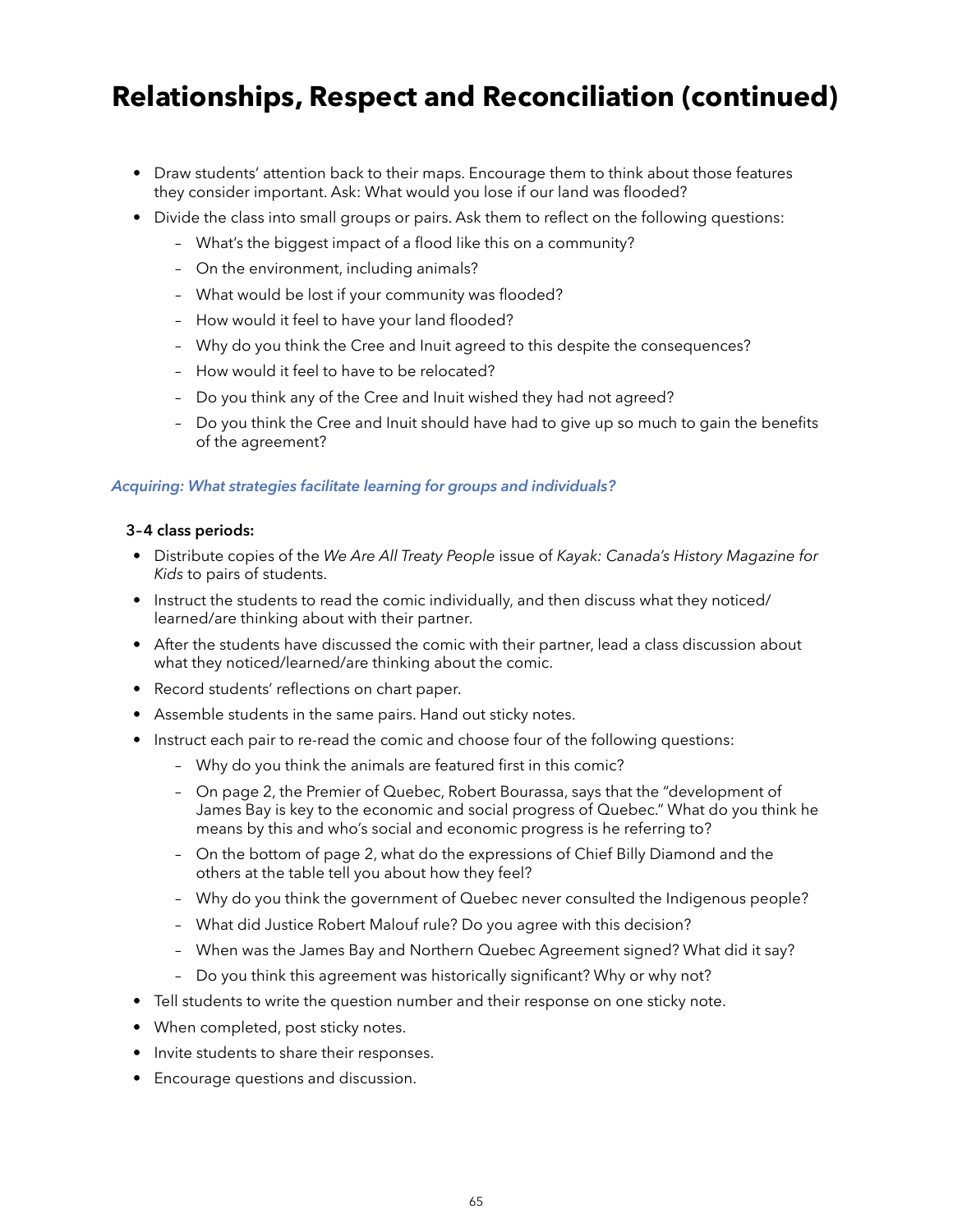# **Relationships, Respect and Reconciliation (continued)**

#### *Applying: How will students demonstrate their understanding?*

#### **1–2 class periods:**

- Reassemble class into pairs.
- Cut and distribute BLM 10.2 Critically Thinking About the James Bay Agreement Plus and Minus Cards, one set per pair.
- Distribute BLM 10.3 Critically Thinking About the James Bay Agreement Activity Sheet, one per pair
- Explain that the James Bay and Northern Quebec Agreement had far-reaching affects on the Cree and Inuit of the area. Explain that the following two videos explore these.
- Read over the Plus and Minus cards. Explain that as the videos play, they should place the cards on the side of the column, plus or minus (good affects or negatives affects) that they feel the JBNQA resulted in.
- Access and show the following CBC videos:
	- "James Bay Cree experience Dramatic Change" (1985) http://www.cbc.ca/archives/ entry/james-bay-cree-experience-dramatic-change (4:33)
	- "Traditions survive at James Bay" (1989) http://www.cbc.ca/archives/entry/traditionssurvive-at-james-bay (3:14)
- Instruct student to place the plus and minus cards in the two columns.
- Guide and assist as necessary.
- Once the pairs have completed the exercise, bring them together for an all-class discussion.
- As a final activity, instruct each student to choose an issue related to the James Bay and Northern Quebec Agreement (relocation/resettlement, caribou deaths in Nunavik, mercury poisoning in fish, subsistence on government etc.) and write a "Letter to the Editor" citing their concerns.
- Design a rubric for the activity that helps students centre their letter on relationships, respect and reconciliation.

### **Materials/Resources:**

- Copy/copies of the *We Are All Treaty People* issue of *Kayak: Canada's History Magazine for Kids.*
- Printed copies of BLM 10.1 one per student
- Printed copies of BLM 10.2 and BLM 10.3 one per pair
- Access to Internet and Google Earth/Google Maps
- Google Maps/James Bay: http://obeattie.github.io/gmaps-radius/?radiusInput=60&unitSelect or=km&lat=53.274548&lng=-80.140787&z=7&u=km&r=60
- Chart paper
- Sticky notes

### **Extension Activity:**

• Compare and contrast the JBNQA with the Numbered Treaties and present student findings to the class, or another class in the school.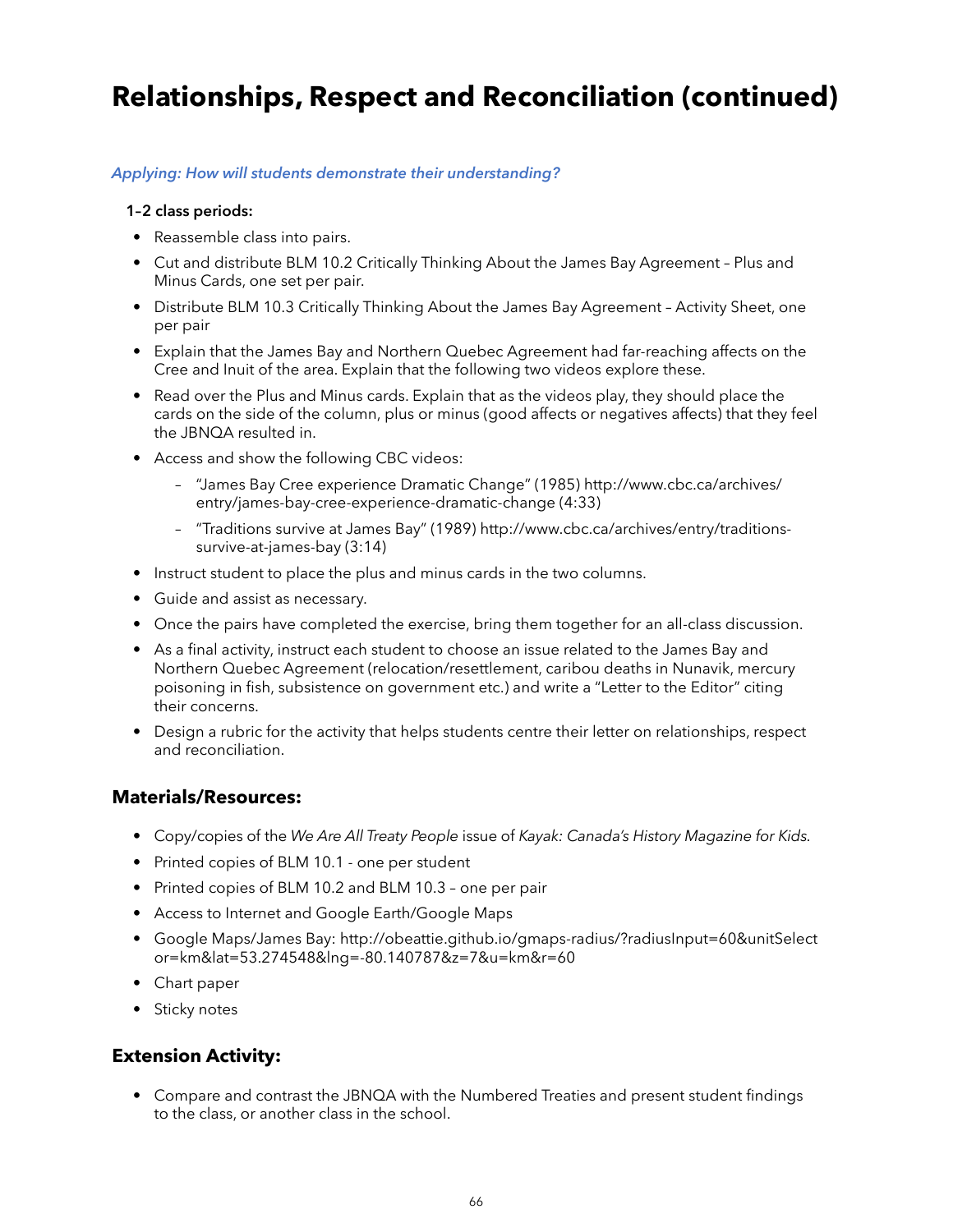In the space below, draw a map of your community. Make sure to include landmarks, your home, and your school. Add things that are important to you, like animals, people, sporting areas, hospitals, pets, parks, etc. Be creative!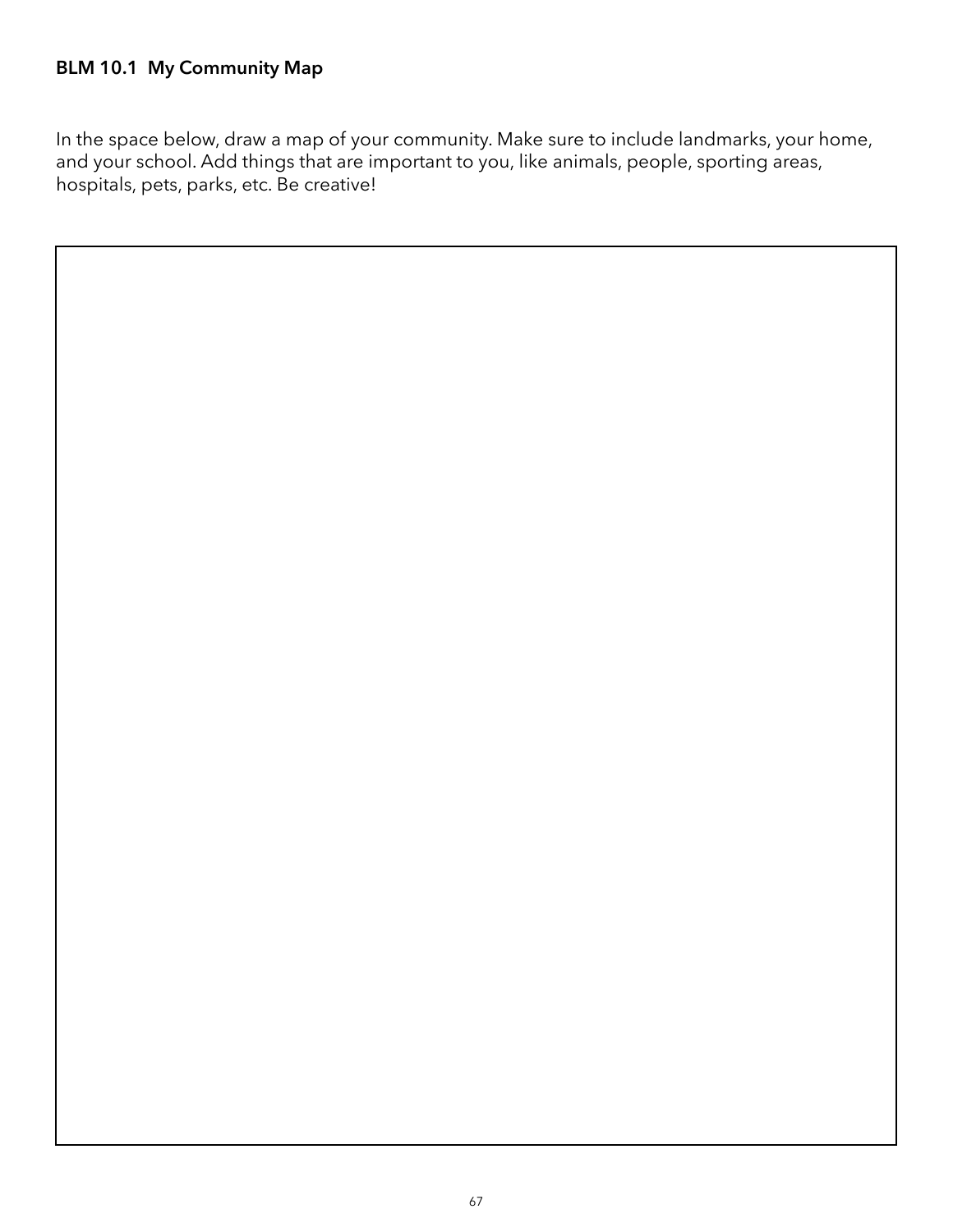| <b>Flooding</b>                          | <b>Protection</b><br>of Traditional<br><b>Way of Life</b> | <b>Mercury</b><br>Contamination |
|------------------------------------------|-----------------------------------------------------------|---------------------------------|
| <b>Income Security</b><br>Program        | <b>Modern</b><br><b>Health Clinics</b>                    | Resettlement                    |
| <b>Polluted</b><br><b>Drinking Water</b> | <b>New Housing</b><br>& New Schools                       | <b>Land Claims</b><br>Agreement |